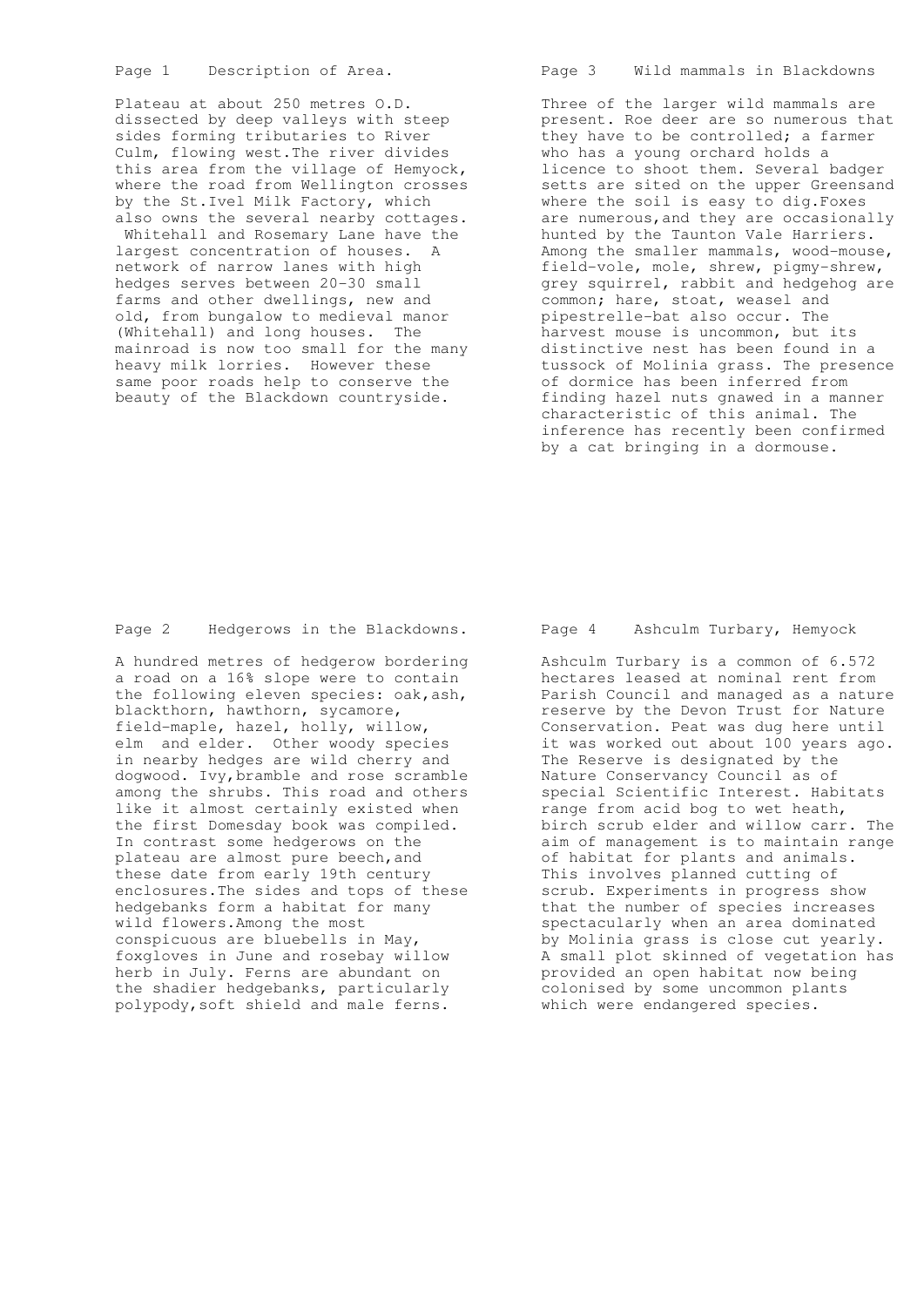Page 5 Farming in the Blackdowns

 The land is maninly grade 3 often with thin soiled steep sloping fields,above average rainfall causes more silage to be made than hay harvested, though lack of sun may reduce sugar content of silage.Most farmhouses were built during the peak of prosperity in mid 19th century.Farming has been declining since,apart from during two world wars when German submarines prevented the import of cheap food from the Dominions.In 1947 farmers were actively exhorted to build up cow herds, mainly Friesian to produce milk for the Nation especially free milk to school children. On the Blackdowns mixed farming was general,cows,sheep arable, oats, wheat, barley, deeplitter hens, Christmas birds using available outbuildings joining local egg co-ops giving employment as packers locally.

Page 7 Culm Pyne Part 2 Blackdowns.

 At Culm Pyne by 1981 there was a 65 cow milking herd and 45 acres were planted with bittersweet cider apple trees on 14 varieties of dwarf stock under 25 year contract to Taunton Cider Company. 6 tons crop collected in 1983, 1984-22 tons, new machine will gather up 200-300tons a year by 1986.Traditional farming appears to be in decline, providing insufficient income alone to support a family to present day living standards. Those who are aware of this have a second earning capacity such as road haulage tourism, letting farm flats or cottages as self catering units, cider orchards;some wives earn money outside. However in spite of frequent rain in 1985, worries with the E.E.C., cut milk quotas, the hardworking Blackdown farmer is determined to preserve his independent way of life.

Page 6 Culm Pyne Barton, Blackdowns

 Culm Pyne Barton mentioned Domesday 1087 in Hemyock.Most of the land around Culm Davy was enclosed by 1837, the present large farmhouse and buildings date mainly from 1860 when agricultural prosperity was high, peaking about 1870.During all the depressed years the annual tythe payable to the established Church of England parson remained the same.It was a real burden for poor farmers to find actual cash specially during the pre1939 depression. The present owner commenced mixed farming in 1954 on 115 acres, the annual tythe was £25.Queen Anne's Bounty would redeem tythe for 10 times its value but £250 could not be afforded then. By 1975 all Tythes ceased on payment of 2 years value. Culm Pyne has one employed herdsman. Most Blackdown farms are inherited employing little outside labour.

Page 8 Homelife on the Blackdowns

 The day starts early between 5 and 6 when my husband and two sons leave for their jobs, farm work, local factory and one agricultural haulage.This is a farming area,a lot of local people are involved one way or another.I work two days a week in a shop, the rest caring for my family. I wash in a twin tub machine and I cook with bottled gas. Most houses are farms or cottages, some new houses and bungalows.We live in a 3 bedroomed cottage with a big garden. We grow a lot of vegetables which we freeze in season,also fruit.My eldest son keeps a pig for the freezer.We live in beautiful country and like walking.We watch more television in winter. We have a cat but most of our neighbours keep dogs.Both boys are Venture Scouts and Young Farmers. I attend W.I. and Keep Fit classes.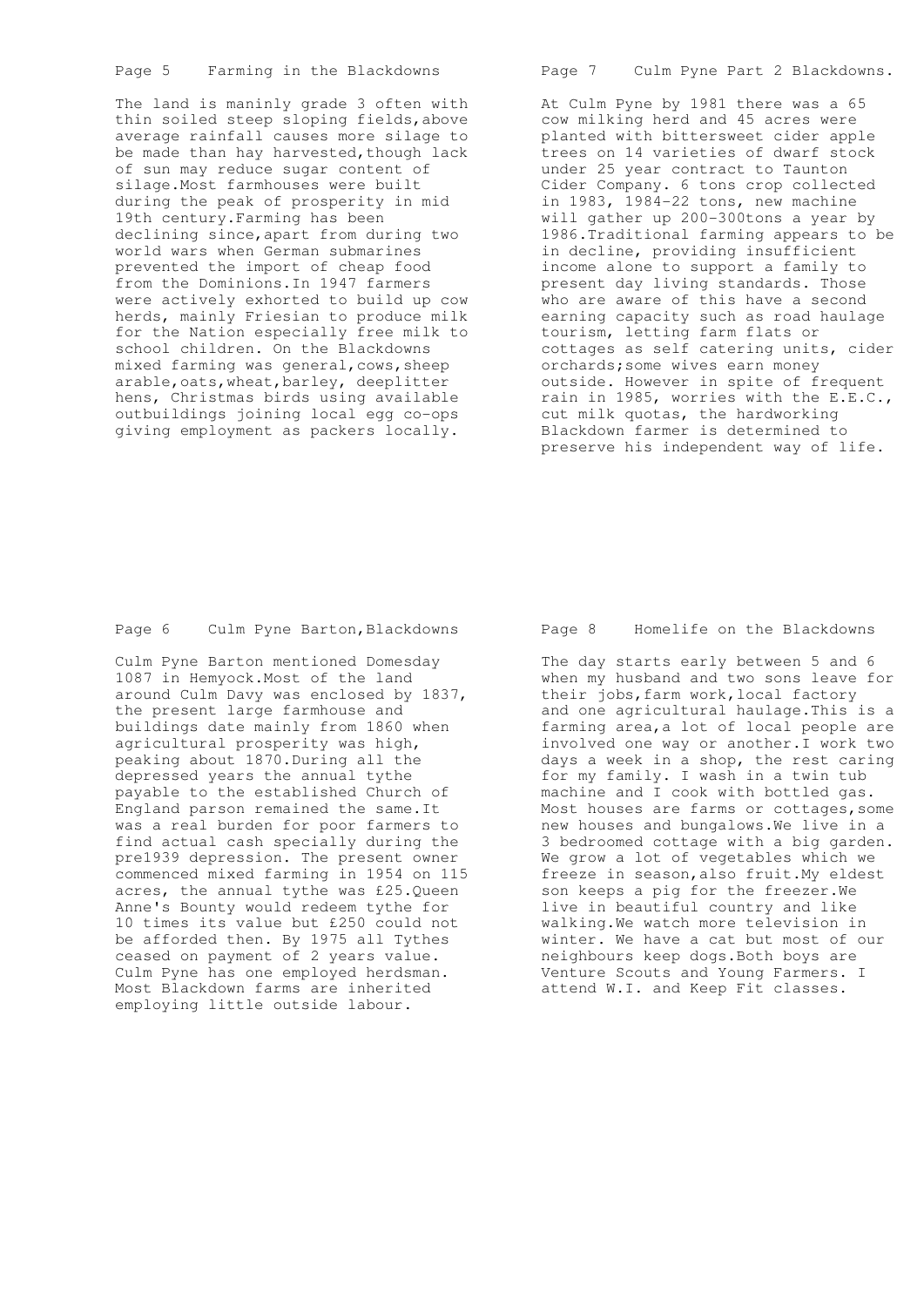Page 9 Health in the Blackdowns.

 Primary health care provided by Hemyock and Wellington health centres. No doctor nurse or health visitor resident in area. Ante-natal care, family planning service, child assessment, all provided by general practioners,also pre-school injections against pertussis, diptheria, tetanus measles, (oral) polio during 1st 2 years Booster diptheria, tetanus, polio at 5 yrs. BCG all at 13 yrs. Rubella to girls 11-13 Tet.+Polio at 15. The adult population is encouraged to be protected against tetanus, as farm injuries are a common problem eg: chainsaw cuts, crushing from farm equipment. Women are encouraged to attend 'Well Women Clinics'. Obesity hypertension, maturity onset, diabetes are prevalent. There is a case of Thyrotoxicosis and one of polyglycaemia.

Page 11 Rosemary Lane Chapel

 This is the main Chapel of the Blackdown Hills Mission. This Mission had it's origin in a thatched Cottage, it's site was next to the present Chapel.Started by George Brearly in 1863, the congregation is, in this present day, some of the fourth generations of the first worshipers. Present day adult membership approx: 60. There is a thriving Sunday School. Two youth meetings a week, up to 11yrs - The Venturers. 11yrs upwards- Teenscene. Women's fellowship meets fortnightly, mainly older age group. Chapel run by Elders of which there is a Leader. Congregation responsible for one third of the living of Leader of the Elders. The core of their worship, which unlike other religions, has no set Service, is designed to adhere to the true word of God.

Page 10 The Blackdown Hills Mission

 Strangers were unwelcome on the Hills noted for superstition, coining, smuggling, sheepstealing and poaching. In 1863 George Brealey, supported by Quaker families from Wellington, was moved to start prayer meetings in his cottage at Rosemary Lane, Clayhidon. So many people came to his preaching he made a gallery, removing the ceilings.He baptised in the River Culm. He prayed for money and land to open the Blackdown Hills Mission 1865, beside his cottage. His son Walter and wife opened a school;he helped 130 people to emigrate to new lives.By 1900 there were 6 mission rooms, 4 Sunday 3-day schools,clubs,a library. At one time Brealey thought of leaving to preach to the'Blacks'.An old lady begged"No!No!Master, we be blacks -we've got black hearts.God sent you to us."The mission flourishes today.

## Page 12 Culm Davy Chapel Hemyock

 This is an Elizabethan building which is a 'Chapel of Ease'within the Parish of Hemyock, the Rector being the officiating Minister.Services are once a fortnight, attendance being, for Communion:6-8, and for Evensong:10-12. There are in this present day, no other services or gatherings, such as Sunday School, women's meetings of Youth groups. Order of Service is as laid down by the Anglican Prayer Book and follows the lines of the normal Anglican Service. Other inhabitants of this area have however wide choice of attending church or chapel in Wellington and Hemyock. They are well served by Church of England, Roman Catholic, Methodist, Baptist, Wesleyan and the new Community Church in Hemyock. It would appear that in 1985 Church attendance in this area is above the National average.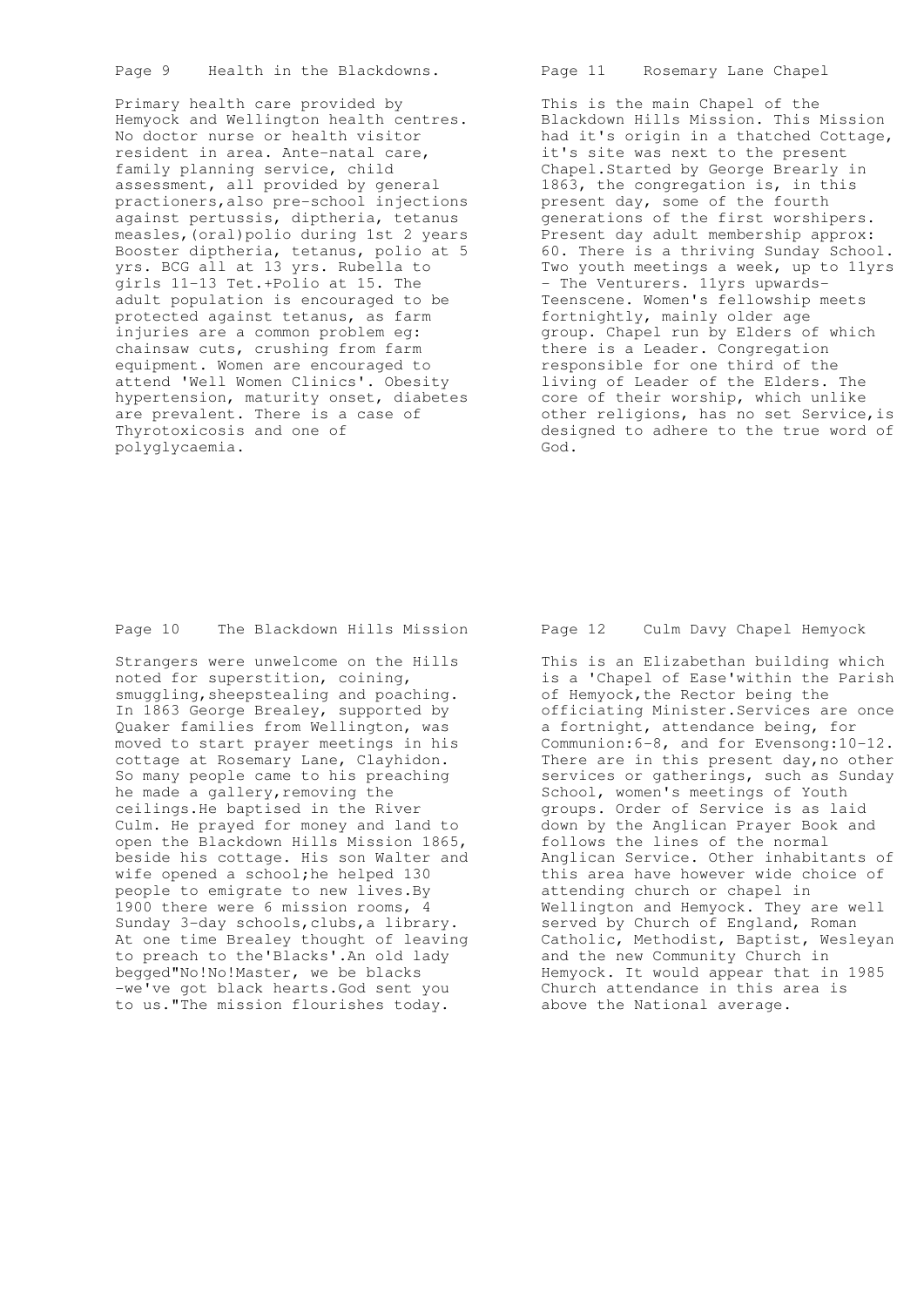Page 13 Employment in the Blackdowns

 Farming is the main source of local employment, most farms are family run, some employ a herdsman, or part-time dairy worker. Several professional people live in this beautiful area of wide views, such as an architect, headmaster of local comprehensive school, another teacher, hospital workers. Self employed people of various categories are here including garden and agricultural machine repairer, riding school instructors (employing grooms) an internationally famous wildlife artist, Peter Barrett; an authoress of children's books.A guesthouse within the area employs some domestic labour especially during the summer months; some summer letting to tourists, supplementing farming incomes,and several people travel to Hemyock, Wellington,Taunton and Tiverton.

Page 15 Communications in Blackdowns

 Communication in this area of Blackdowns is by 'word of mouth',examples are: the Parish Church, the local inn, at meetings such as Women's Institute, Mother's Union, History Group, Gardening Club, mothers meeting at school, the village Post Office and other shops, over 60's Club and foot clinic. Communication by the 'written word': in local and national newspapers, letters delivered by postwoman in car,travelling library and delivery people,'The Parish Pump', the church magazine containing news and events edited by the Rector of St Mary's, Hemyock. Communication 'by distance' includes telephone calls,Citizen Band Radio,Television, and BBC radio-local and national stations.Transport - There is no railway.Cars bus and bicycles,plus tractors are main transport.

Page 14 Leisure in Blackdown area

 The first Young Farmer's Club was started around Hemyock in l921 with calf-rearing.This club is well supported,as are the many Scouting and Guiding groups serving the Culm Valley area. The several churches encourage groups including Mother's Union.A flourishing Women's Institute with a variety of interests and entertainment meets monthly throughout the year. All forms of country pursuit are supported mainly hunting, shooting, trout fishing, motor-bike scrambling,horse riding from the local riding school or privately owned horses or ponies. Other than this there are manifold activities ranging from calligraphy, cricket, tennis, football to amateur operatics.Inhabitants have to be self motivated and mobile to partake of interests in the local towns.The most popular interest is television.

### Page 16 Technology new and old

 Portculis groove remains at Hemyock Castle show us a modern technology of 800 years ago,but still used today. This groove tells of a large gate, chain,a windlass and perhaps gears man-powered from the adjacent towers. The home beyond contains 1980s technology.For example a heat pump heats domestic hot water. This not well-understood device hangs in the roof space and pumps heat into water. During day or night, sunshine or rain it continues to operate.Its virtue lies in the fact that for energy 1Kw consumed, 3 Kw is actually put into the water.In other words water can be heated over 24 hours at cheap rate fuel prices.The wonder lies in the simple process of the refrigerator being used in reverse. The loft air is cooled and the heat gained is pumped into the hot water system.